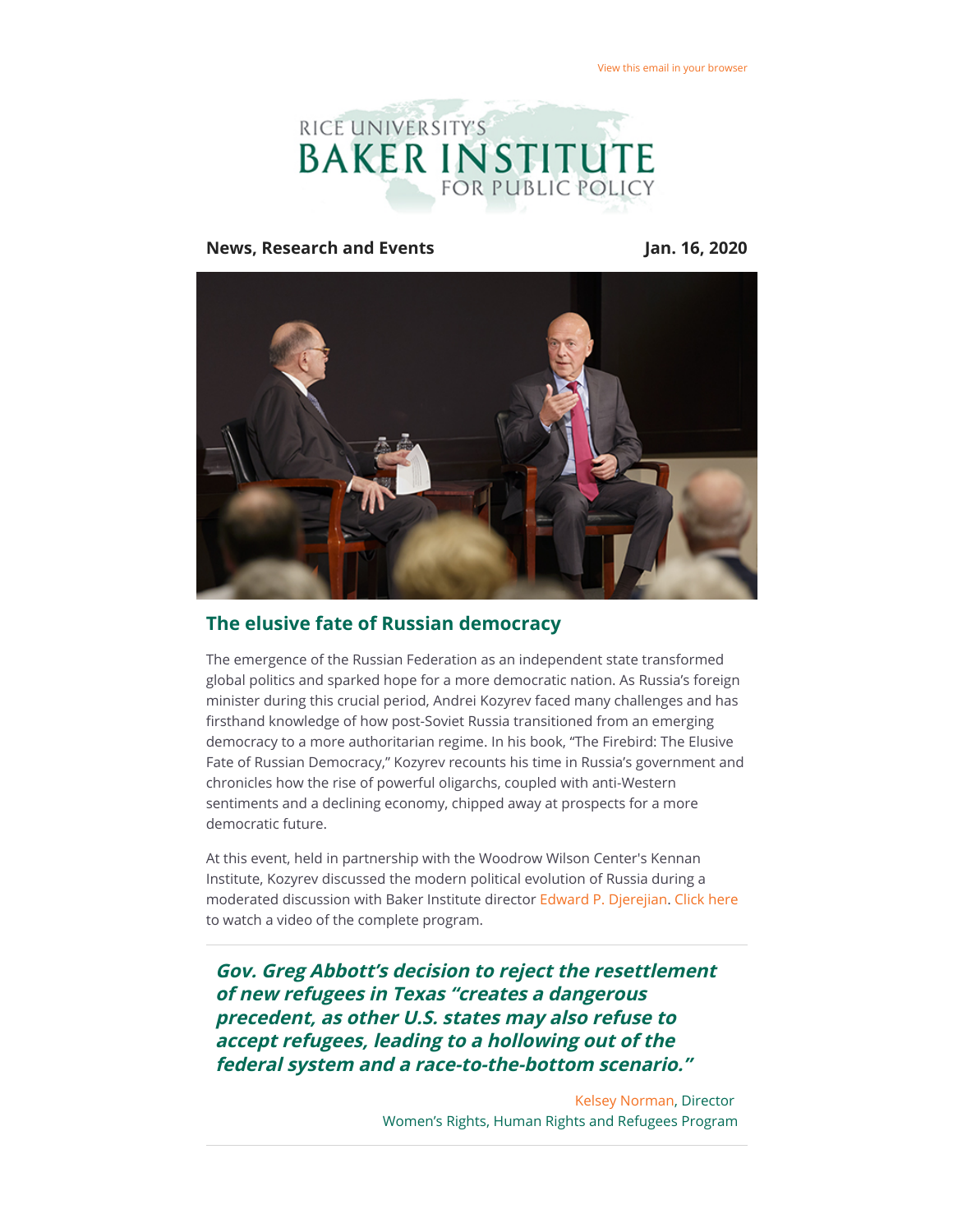

#### **What's next for Oman after Sultan Qaboos' death?**

"The death of Sultan Qaboos bin Said on Jan. 10, after nearly 50 years of rule over Oman, has removed one of the great 'moderates' from the scene just as soaring tensions between the United States and Iran nearly escalated into another Persian Gulf conflict," writes Middle East fellow K[ristian Coates Ulrichse](https://riceconnect.rice.edu/page.redir?target=https%3a%2f%2fwww.bakerinstitute.org%2fexperts%2fkristian-coates-ulrichsen%2f&srcid=121205&srctid=1&erid=ca42c2d5-7bb7-45dc-8578-c6d005f21eae&trid=ca42c2d5-7bb7-45dc-8578-c6d005f21eae)[n in Al-](https://riceconnect.rice.edu/page.redir?target=https%3a%2f%2fwww.al-monitor.com%2fpulse%2foriginals%2f2020%2f01%2foman-death-sultan-qaboos-economy-haitham-tariq.html&srcid=121205&srctid=1&erid=ca42c2d5-7bb7-45dc-8578-c6d005f21eae&trid=ca42c2d5-7bb7-45dc-8578-c6d005f21eae)Monitor.

The transition to the new sultan, Haitham bin Tariq Al Said, a first cousin of Qaboos, proceeded rapidly and smoothly. Yet at some point, and perhaps sooner rather than later, Haitham is likely to face many of the same economic challenges that built up in the final years of Qaboos' rule, and without the protective veneer of untouchability that most all Omanis attached to Qaboos.

[Read Coates Ulrichsen's analysis](https://riceconnect.rice.edu/page.redir?target=https%3a%2f%2fwww.al-monitor.com%2fpulse%2foriginals%2f2020%2f01%2foman-death-sultan-qaboos-economy-haitham-tariq.html&srcid=121205&srctid=1&erid=ca42c2d5-7bb7-45dc-8578-c6d005f21eae&trid=ca42c2d5-7bb7-45dc-8578-c6d005f21eae) of what may lie ahead as Oman adapts to life in the post-Qaboos era.

Browse the Baker Institute [research library](https://riceconnect.rice.edu/page.redir?target=https%3a%2f%2fwww.bakerinstitute.org%2fresearch%2f&srcid=121205&srctid=1&erid=ca42c2d5-7bb7-45dc-8578-c6d005f21eae&trid=ca42c2d5-7bb7-45dc-8578-c6d005f21eae) for our latest publications.

# **Upcoming Events**

**[Roundtable Dialogue — Addressing Climate Change Through Economics,](https://riceconnect.rice.edu/page.redir?target=https%3a%2f%2fwww.bakerinstitute.org%2fevents%2f2046%2f&srcid=121205&srctid=1&erid=ca42c2d5-7bb7-45dc-8578-c6d005f21eae&trid=ca42c2d5-7bb7-45dc-8578-c6d005f21eae) Ecology and Agriculture.** At this member-exclusive event, Jim Blackburn, Baker Institute Faculty Scholar, discusses several avenues to combat climate change. **Jan. 21 | 6:00 pm**

**[Member Exclusive — Photographs by James A. Baker, III: My Year with a](https://riceconnect.rice.edu/page.redir?target=http%3a%2f%2fwww.bakerinstitute.org%2fevents%2f2045%2f&srcid=121205&srctid=1&erid=ca42c2d5-7bb7-45dc-8578-c6d005f21eae&trid=ca42c2d5-7bb7-45dc-8578-c6d005f21eae) Camera.** The Baker Institute hosts a special exhibition of photographs taken by James A. Baker, III, during his military service in Europe in the 1950s. If you are not [a member of the](https://riceconnect.rice.edu/page.redir?target=https%3a%2f%2fwww.bakerinstitute.org%2froundtable-young-professionals%2f&srcid=121205&srctid=1&erid=ca42c2d5-7bb7-45dc-8578-c6d005f21eae&trid=ca42c2d5-7bb7-45dc-8578-c6d005f21eae) [Baker Institute Roundtabl](https://riceconnect.rice.edu/page.redir?target=https%3a%2f%2fwww.bakerinstitute.org%2fjoin-the-baker-roundtable%2f&srcid=121205&srctid=1&erid=ca42c2d5-7bb7-45dc-8578-c6d005f21eae&trid=ca42c2d5-7bb7-45dc-8578-c6d005f21eae)[e or Roundtable Young](https://riceconnect.rice.edu/page.redir?target=https%3a%2f%2fwww.bakerinstitute.org%2froundtable-young-professionals%2f&srcid=121205&srctid=1&erid=ca42c2d5-7bb7-45dc-8578-c6d005f21eae&trid=ca42c2d5-7bb7-45dc-8578-c6d005f21eae) Professionals and are interested in attending this event, please contact Chetna Cates, assistant director of development, at 713.348.4945 or [chetna.cates@rice.edu](mailto:chetna.cates@rice.edu). **Jan. 30 | 5:30 pm**

**[Roundtable Dialogue — The U.S.-Mexico Relationship in 2020: Deciphering a](https://riceconnect.rice.edu/page.redir?target=http%3a%2f%2fwww.bakerinstitute.org%2fevents%2f2047%2f&srcid=121205&srctid=1&erid=ca42c2d5-7bb7-45dc-8578-c6d005f21eae&trid=ca42c2d5-7bb7-45dc-8578-c6d005f21eae) Complicated Year[.](https://riceconnect.rice.edu/page.redir?target=http%3a%2f%2fwww.bakerinstitute.org%2fevents%2f2047%2f&srcid=121205&srctid=1&erid=ca42c2d5-7bb7-45dc-8578-c6d005f21eae&trid=ca42c2d5-7bb7-45dc-8578-c6d005f21eae)** Tony Payan, director of the Center for the United States and Mexico, explores the likely trajectory of the U.S.-Mexico relationship in the coming year. **Feb. 5 | 9:30 am**

Visit our [events page](https://riceconnect.rice.edu/page.redir?target=http%3a%2f%2fwww.bakerinstitute.org%2fevents%2fsearch%2f&srcid=121205&srctid=1&erid=ca42c2d5-7bb7-45dc-8578-c6d005f21eae&trid=ca42c2d5-7bb7-45dc-8578-c6d005f21eae) for a complete list.